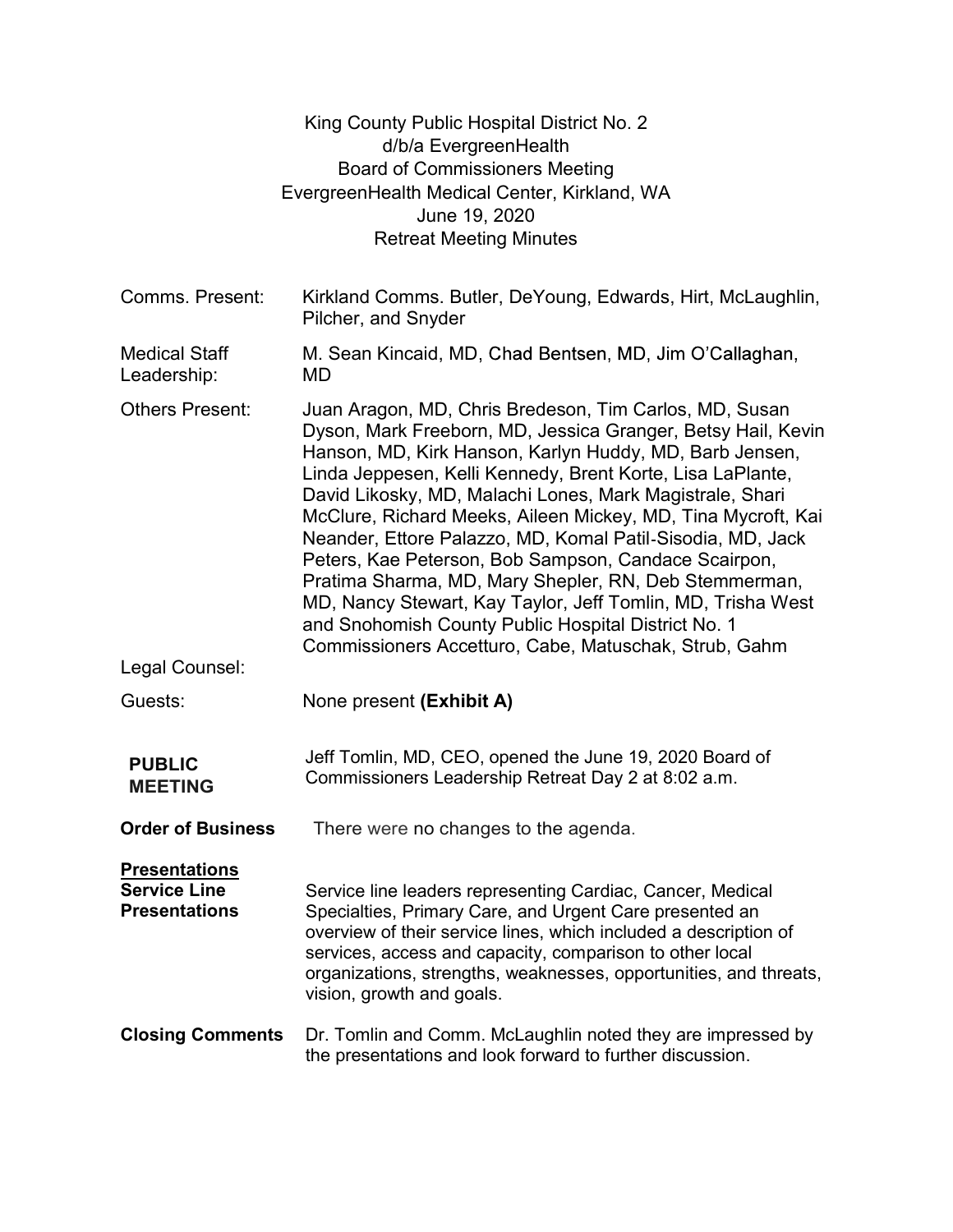Adjourn The June 19, 2020 meeting of the Board of Commissioners for King County Public Hospital District No. 2 was adjourned at 1:03 p.m.

ATTEST:

## Minerva Butler, Secretary/Commissioner

Minerva Butler, Secretary/Commissioner Jul 22, 2020 11:45 AM PDT